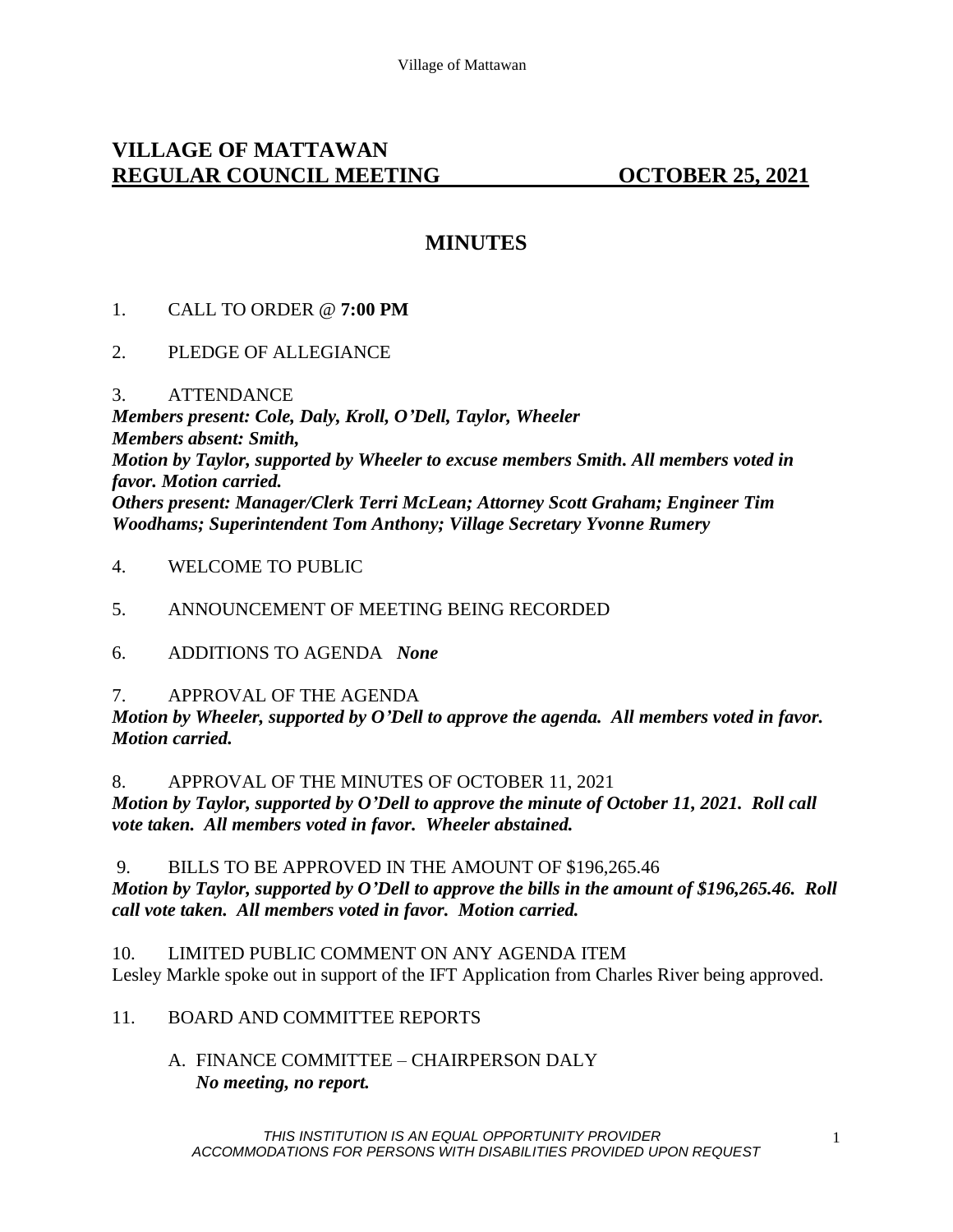- B. COMMUNICATIONS COMMITTEE CHAIRPERSON WHEELER *No meeting, no report.*
- C. DPW COMMITTEE CHAIRPERSON KROLL *No meeting, no report.*
- D. LAW ENFORCEMENT COMMITTEE CHAIRPERSON COLE *Meeting October 29, 2021*
- E. PARKS & RECREATION COMMITTEE CHAIRPERSON SMITH *No meeting, no report.*
- F. POLICY & PERSONNEL COMMITTEE CHAIRPERSON TAYLOR *No meeting, no report.*
- G. ZONING AND ORDINANCE COMIMTTEE CHAIRPERSON O'DELL *No meeting, no report.*
- H. PLANNING COMMISSION LIAISON REPORT LIAISON WHEELER *No meeting, no report.*
- I. DDA COMMITTEE CHAIRPERSON COLE *No meeting, no report.*
- J. KATS CHAIRPERSON DALY *Meeting October 27, 2021*

## 12*.* STAFF REPORTS

- A. POLICE DEPARTMENT *Police Chief Herbert presented his report (attached). Also stating that the Department is down to 5 officers now. He is requesting a Law Enforcement Committee to look at way to recruit and retain officers Motion by Taylor, supported by Daly to allow Law Enforcement Committee to meet. All members voted in favor. Motion carried.*
- B. ENGINEER'S REPORT *- Engineer Woodhams reported that the Main Street Culvert project is finished. With the recent rain there is no water in the McGillen Crossing's basin. The Concord watermain project has started and the road is now closed for the next 3 weeks. He has spoken to Tom and would like the DPW Committee to meet and discuss some ideas for the force main going to Kalamazoo. He would like to discuss an Emergency Plan should there be a failure in the line.*

*Motion by Wheeler, supported by Daly to have a DPW Committee meeting. All members voted in favor. Motion carried.* 

C. ATTORNEY'S REPORT - *Attorney Graham will address any items on the agenda as needed.* 

## 13. OLD BUSINESS

### A. BIRD DOG OUTDOOR DINING PROPOSAL

Request by Bird Dog to purchase property.

*The request for purchase is still an on-going issue. Superintendent Anthony is out of town and has not been able to look at the utilities on site.*